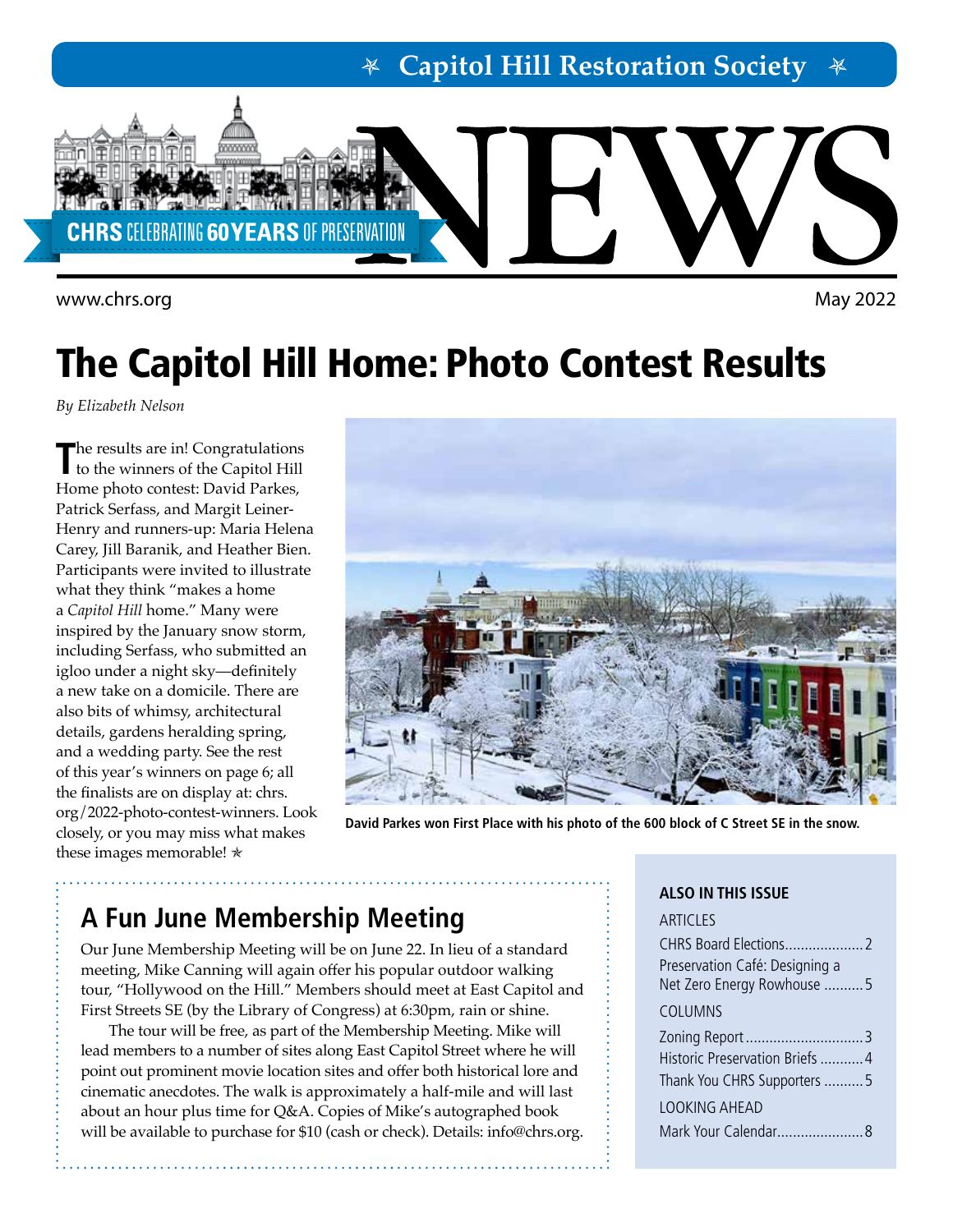# **CHRS Board of Directors Election**

*By Beth Purcell* 

The recommendations of the<br>Elections Committee for the 2022– 2023 CHRS Board of Directors have been approved by the current Board of Directors. Ballots will be mailed to all CHRS members who are on the rolls as of May 1, 2022. Once distributed, ballots must be completed and returned within two weeks. The results of the election will be announced at the June Membership Meeting, if the meeting can be held, and in the July/ August newsletter. If the Membership Meeting must be postponed, the membership will be notified by email as soon as the results can be tabulated.



**Angie Schmidt (President)** has been nominated to serve as President. Angie moved with her family to the

circa-1881 house on Capitol Hill in 2002. Her career began in editing and publishing and she currently works part-time as the bookkeeper and office manager for a small business on Capitol Hill. She started volunteering with CHRS in 2016, serving as an editor for the CHRS *News*, which she continues to edit. Angie's degree at GWU focused on the urban environment and thinks that Capitol Hill encapsulates all the best parts of what Washington has to offer, both in the very old and historic, and the new and improved. She has previously served as an At-Large director and First Vice-President.



**Christine Mullins (First Vice-President)**  has been nominated to serve as First Vice-President. She and her husband

Daniel have lived on Capitol Hill since 2003 when they moved here from

Adams Morgan. They came to love the Capitol Hill community through their involvement in Maury Elementary School with their two children. Chris has been happy to call Washington, DC her home, where everyone and everything seems to have an intriguing and thought-provoking story! She led a higher education nonprofit that advocates for community colleges that teach online for nearly 25 years, and now works with faculty to create free online courses for college students across the globe. Chris brings her love of historic buildings, tin ceilings, old fixtures, finished wood, and walled gardens to CHRS. She has served as an At-Large director, and organizes the CHRS Preservation Cafés.



**Tina May (Second Vice-President)** has been re-nominated to serve as Second Vice-President. Tina May moved

to Capitol Hill in 1982 for an affordably-priced rental house with college friends and has lived here ever since. Soon thereafter, she and her husband Peter bought their first house in need of restoration. Working with little more than a subscription to the *Old House Journal* and a lot of patience, they completed that house, and then a second, and are now working on their third (the "gut job"). They have been members of CHRS since at least 2002—back in the days when a membership included a subscription to the *OHJ*.



**Nick Alberti (Treasurer)** has been re-nominated for Treasurer. He moved to Capitol Hill in 1985 with

his wife, Elizabeth Nelson. They were attracted to the charming architecture of the Hill and are grateful to have found a home in the Historic District. Nick retired from a career as a statistician with the Census Bureau in 2010. He served as a commissioner in ANC 6A where he was initially the Treasurer and later the Chair. He was appointed to the DC Alcohol Beverage Control Board in 2008, serving eleven years. He is currently a member of the Capitol Hill Village Endowment Board, the CHRS Endowment Committee, the CHRS Zoning Committee and the ANC 6A Committee, providing advice on zoning and alcohol beverage licensing.



**Maygene Daniels (Secretary)** has been re-nominated to serve as Secretary. She and her husband

Steve have lived on Capitol Hill for more than 45 years and raised their children here. She began her career as an archivist at the National Archives, where she advocated for preservation of historic DC Building Permits, which remain a key resource for house histories on Capitol Hill. Subsequently, she founded the archives at the National Gallery of Art, where she worked for more than 30 years. In her decades of archival work, she explored subjects relating to the history, urban development and architecture of the city of Washington, the Mall and Capitol Hill. Maygene has served as an At-Large director and is also Chair of the CHRS Membership Committee.

*Continued on page 7*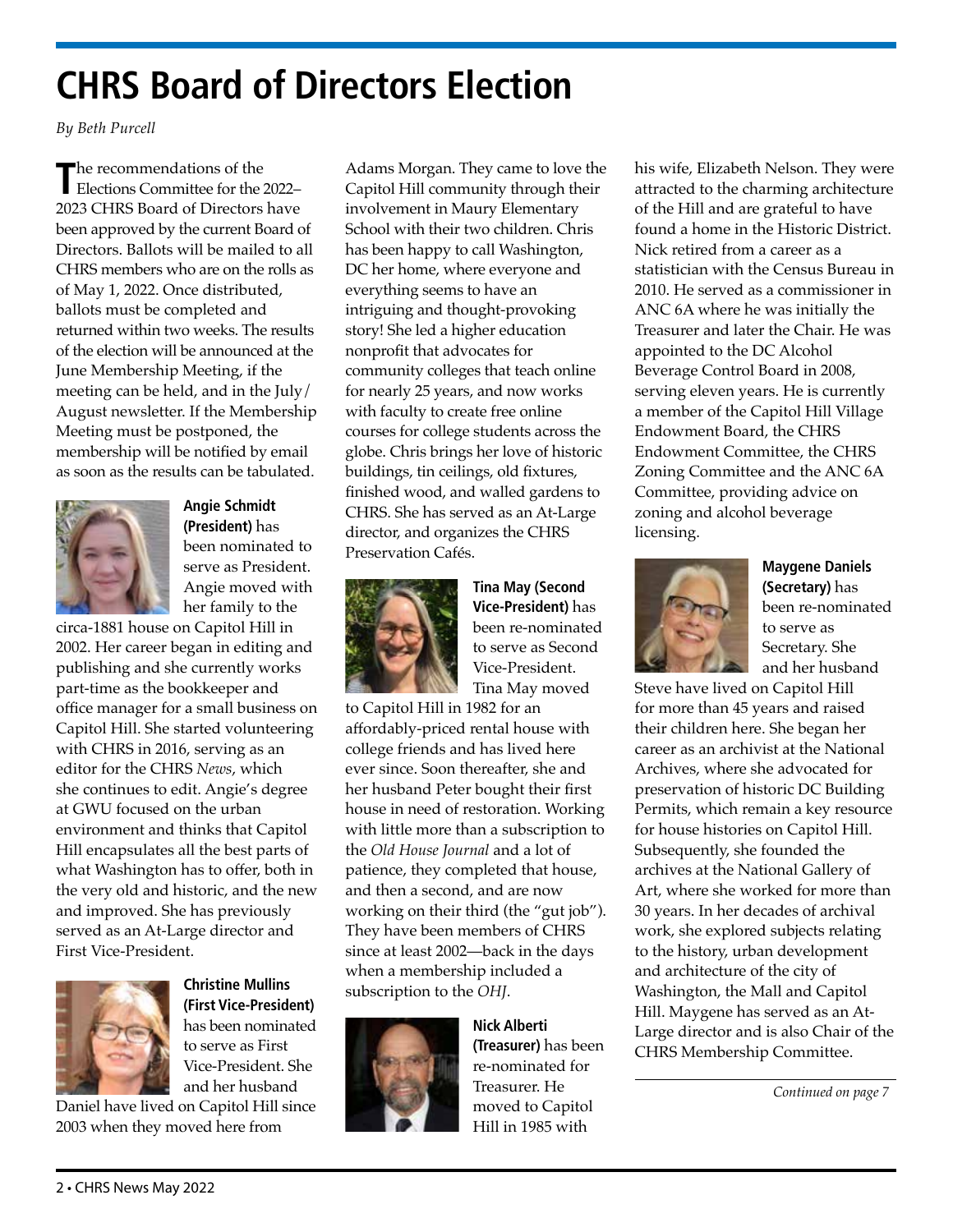## Capitol Hill Restoration Society (CHRS)

#### BOARD OF DIRECTORS

| President  Beth Purcell                   |
|-------------------------------------------|
| First Vice President Angie Schmidt        |
| Second Vice President Tina May            |
|                                           |
| Secretary Maygene Daniels                 |
| At Large Beth Hague                       |
| At Large Joanna Kendig                    |
| At Large  Jackie Krieger                  |
| At Large Christine Mullins                |
| At Large Gary Peterson                    |
| At Large  Jim Thackaberry                 |
| Immediate Past President Elizabeth Nelson |

#### COMMITTEE CHAIRS

| Beyond the Boundaries Beth Purcell    |
|---------------------------------------|
| Budget & Administration*Nick Alberti  |
| City Planning* Monte Edwards          |
| Communications*Vacant                 |
| Community Development* Chuck Burger   |
| Community Relations. Elizabeth Nelson |
| Environment* Joanna Kendig            |
|                                       |
| Historic Preservation*  Beth Purcell  |
| House & Garden TourElizabeth Nelson   |
|                                       |
| Membership* Maygene Daniels           |
| Public Safety* Undine Nash            |
| Public Space Steve Kehoe              |
| Zoning* Beth Hague                    |
| * Chair is an appointed Board Member  |

NEWSLETTER

#### Angie Schmidt and Kelly Vielmo, Editors

WEBMASTER

Elizabeth Nelson

#### OFFICE MANAGER

#### Jill Uvena Cullinane

To reach any of the above, please contact the Society offices at (202) 543-0425 or via e-mail: caphrs420@gmail.com.

#### ABOUT CHRS

Capitol Hill is a special place. We promote, preserve, and enhance the character of our historic neighborhoods.

Since its founding in 1955, CHRS has worked continuously to make Capitol Hill the desirable location it has now become. Due to CHRS's efforts, Capitol Hill won designation as a historic district in 1976. Today, that legacy of standing up for the community continues with our work in planning, zoning, historic preservation, and public safety.

CHRS is a volunteer organization, made up of Hill residents who love their historic neighborhoods and want to ensure that the unique character of the Hill is around for future generations. Come join us!

> To learn more or join, please visit: [www.CHRS.org](http://chrs.org/)

# **Zoning Report**

*By Beth Hague*

**O**n April 4, 2022, 5 members of the CHRS Zoning Committee met to discuss 6 cases via Zoom. Representatives from 5 cases participated to present their cases. The Committee voted to support all 6 cases, although for one case 3 members voted to support while 2 abstained.

**BZA #20670**, 344 14th Street SE. The Committee voted to **support** the applicant's request for special exception for lot occupancy and rear yard requirements to construct a third floor on top of the existing building footprint and a three-story rear addition. Lot occupancy would increase from 53% to 69.5% and the rear yard would be reduced from 50' to 18' where 20' is required.

The committee notes that, while the residence is located on a corner property, the second-story mansard cornice will be saved, the proposed third floor will be set back 6' and will be 6.5' taller than the existing cornice. There are letters of support from adjacent neighbors. The BZA hearing was scheduled for April 13, 2022.

**BZA #20675**, 1307 South Carolina Avenue SE. The Committee voted to **support** the applicant's request for a special exception to increase lot occupancy to 70% to allow for construction of a rear deck and hardscaping. The owner has letters of support from most neighbors, including one adjacent neighbor (but not the other). The BZA hearing was scheduled for April 13, 2022.

**BZA #20684**, 428 11th Street SE. The Committee voted to **support** (3 members support, 2 members abstain) the applicant's request for special exceptions for lot occupancy, rear addition, and rear yard

requirements to construct a rear, two-story addition to an existing two-story building. The proposed rear addition would increase lot occupancy from 59% to 70% and would extend 12', which is beyond the 10' allowed under current zoning regulations.

The applicant notes that the existing thick, brick rear wall would have to be demolished in order to construct a bedroom of minimal habitable size, hence the need for a 12' extension. The applicant is not filling in the dogleg. The committee noted the challenges of the project and noted that the addition would be facing the north side, where the light and air would not be an issue due to the large building next door. A sun study has been filed. The BZA hearing was scheduled for April 27, 2022.

**BZA #20687**, 1127 G Street NE. The committee voted to **support** the applicant's request for special exceptions for lot occupancy requirements, accessory building area requirements, and matter of right uses to construct a two-story garage with an accessory apartment on the second floor. Lot occupancy will increase from 42.5% to 64.7%.

The committee notes that there are security benefits for having second story apartments on alley garages and, while there are no garages in the nearby vicinity, one adjacent neighbor has proposed building a garage as well. ANC6A02 supports the proposal, the Office of Planning (OP) recommends approval, and there are some letters of support from neighbors. A sun study has been filed. The BZA hearing was scheduled for April 20, 2022.

*Continued on page 7*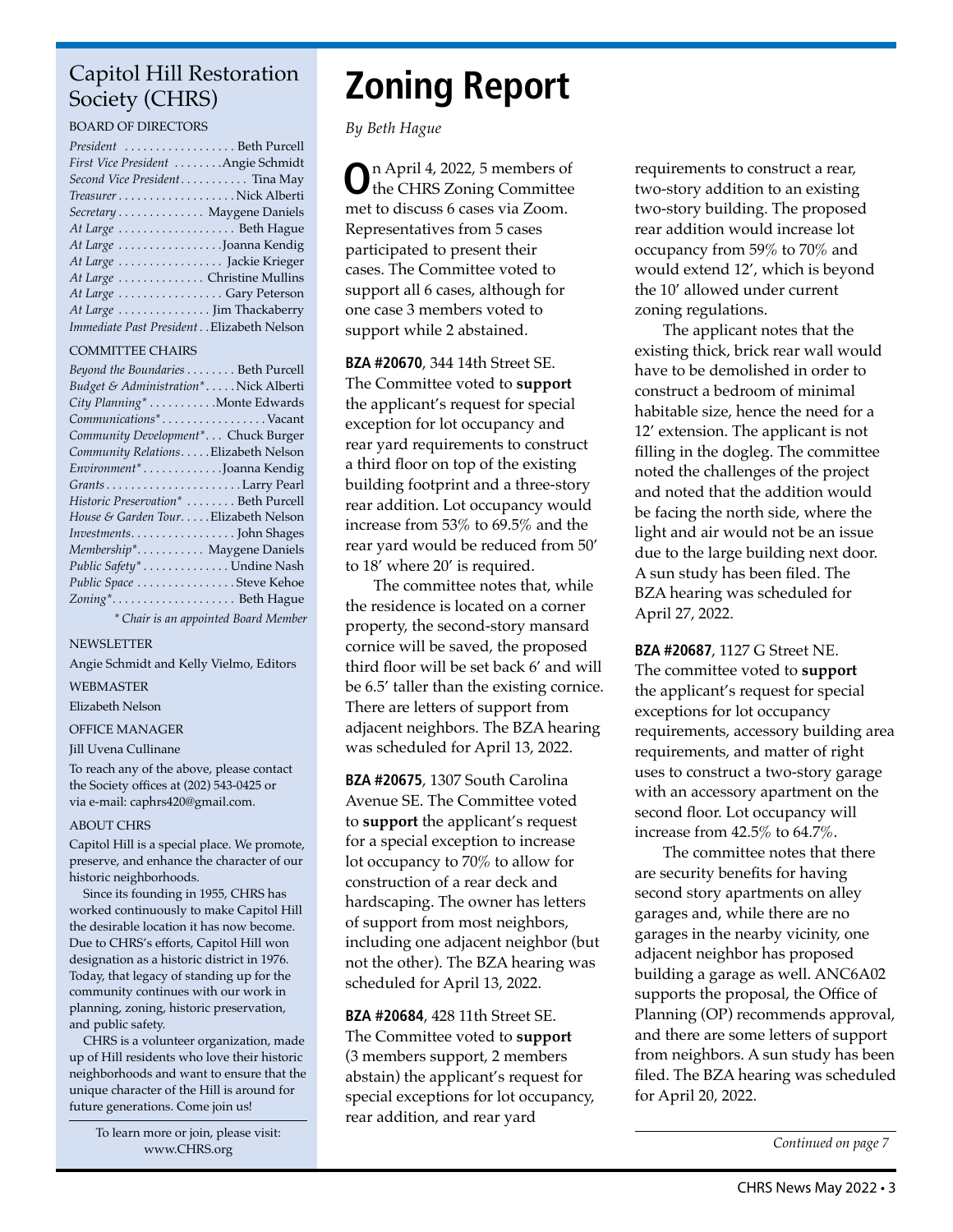# **Historic Preservation Briefs**

*By Beth Purcell* 

The Historic Preservation Review<br>Board (HPRB or the Board), considered the following cases at its virtual hearings on March 24, 2022. HPRB is responsible for determining if proposed changes to a building are consistent with the DC Preservation Act. A "concept review" is a preliminary determination of a building owner's plan to alter the building, and if the concept is approved, the owner will return to the HPRB for a final review.

**1108 Constitution Avenue NE**, HPA 22-173; concept/infill dogleg and construct two-story addition at rear; construct window well at front elevation. This house is one of four brick rowhouses (1106-1112) built in 1878 by Richard Curtain. It is a contributing building. The rest of the block was built out in the next two years: 1102–1104 in 1877 by Patrick Curtain, and 1114–1130 in 1880 by Sherwood and Crawford.

The applicant proposes to build a two-story rear addition. The design and materials were appropriate, but the applicant proposes to enclose the dogleg.

One of the challenges for rowhouse builders was how to maximize natural light entering the house. Nineteenth-century builders relied on doglegs to add natural light from a third side, in the rear, typically in the kitchen on the first floor. The windows in the dogleg make the kitchen a sunshine-filled and pleasant space. The upper floors also receive this extra sunlight. The dogleg is vital to the massing and functionality of these rowhouses and for this reason is a character-defining feature of Capitol Hill rowhouses.

On the blockface including 1108 Constitution Avenue NE, doglegs

remain on 9 of the 10 rowhouses where doglegs existed. Thus, the row of doglegs on this blockface is substantially intact. The Board has protected intact rows of doglegs from infilling and should do so again in this case. See 316 G Street NE, (HPA 17-227), 1355 A Street NE (HPA 19- 608) and 626 Lexington Place NE, HPA 21-555).

HPRB's publication *Additions to Historic Buildings*, p. 2, describes a successful existing addition: "In some cases, an existing addition to a historic building is compatible with the scale, proportions, materials and other character-defining elements of the existing building.… Further, the addition does not destroy original character-defining details and ornamentation."

 The staff report incorrectly stated that the Board's rules on visibility from public space are the only relevant rules for additions and that visibility is also the sole test for the protection of doglegs. This is not accurate for additions or for doglegs.

The Board's own requirements mandated preservation of characterdefining features, such as doglegs, which the Board has preserved in the past and we hoped would do again in this case. In addition, there was a serious logic problem with the staff report. The report argues that "In this instance, the interior of the block, including along the same block front, is a jumble of massing and forms, even though from a site plan it looks to have mostly intact rear ells and doglegs."

Relying on visibility from public space as the sole test leads to a strange result: Doglegs in alleys with few garages or fences would be preserved as visible from public space, but doglegs in alleys with

garages, particularly two-story garages, or tall fences, need not be preserved and can be infilled because they are less visible from public space. This result does not make sense. Nevertheless, the Board approved the application to infill the dogleg, pending ANC approval, and delegated final approval to staff. Vote: 7-0.

CHRS participated in the following cases which HPRB approved on the consent calendar:

- **242 11th Street NE**, HPA 22-174; concept/construct three-story addition at rear and roof; construct areaway at front elevation; add second story to existing one-story garage.
- **821 Massachusetts Avenue NE**, HPA 22-176; concept/install deck at roof.
- **634 East Capitol Street NE**, HPA 22-175; concept/construct twostory addition plus roof deck at rear.
- **103 4th Street NE**, HPA 22-179; concept/add second story to existing one-story rear addition.
- **1105 D Street NE**, HPA 22-185; concept/exterior spiral stair and roof deck at rear. <sup>★</sup>

### **Interested in learning more about historic district designation?** Contact CHRS at [info@chrs.org.](mailto:info%40chrs.org?subject=)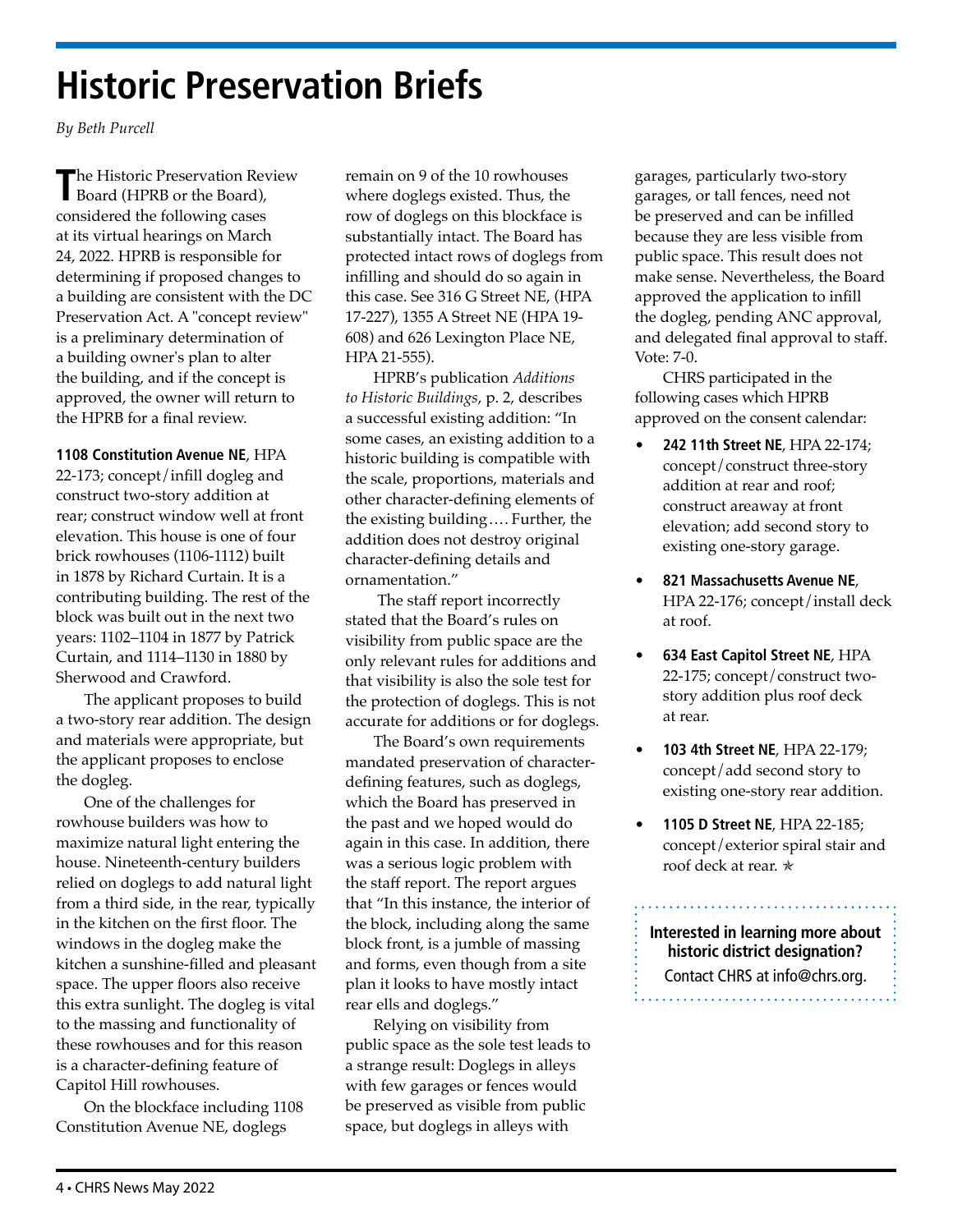# **Designing a Net Zero Energy Rowhouse: A Case Study**

*By Christine Mullins*

**D**uring April's CHRS Preservation Café, Will Teass, architect for Teass-Warren Architects and a Hill resident since 2005, described the steps he has taken during the past year to retrofit his Capitol Hill rowhouse so it qualifies as net zero energy—producing as much energy as it consumes.

Teass explained that we need to think about how we, as a city and nation, can meet the goals of the [Global](https://architecture2030.org/2030_challenges/2030_challenge_planning/)  [2030 Challenge.](https://architecture2030.org/2030_challenges/2030_challenge_planning/) Becoming carbon neutral by 2030 means we will operate without using any fossil fuels or any energy that emits green-house gasses.

Sustainable DC [\(sustainable.dc.gov\)](http://sustainable.dc.gov), a project of the DC government, has codified net zero energy use standards into the building code for new construction, and (to a lesser extent) for renovations of existing buildings. Teass recommended taking a look at the website Zero Tool [\(zerotool.org](http://zerotool.org)) which allows you to measure your progress regarding your home's energy use intensity (EUI)—it will help you establish an EUI baseline and target range based on various building types.

As you design your net zero house, you need to:

- 1) Look at your energy sources strongly consider eliminating gas in favor of electricity;
- 2) Conduct an energy analysis consider contracting an energy modeler to improve accuracy;
- 3) Examine your site design—houses with a north south exposure and fewer overhanging trees offer an optimal solar profile;
- 4) Take advantage of solar production opportunities;
- 5) Reduce your heating and cooling loads, such as with an

all-electric system based on zones and heat pumps;

- 6) Create an efficient water heating system, such as with a heat pump water heater;
- 7) Install efficient, energy star appliances; and
- 8) Build an envelope that eliminates air leakage, caused by drafty windows, doors, roofs, and party walls (the wall you share with your neighbor).

Teass detailed how energy use and production in his house has fared during the past three months that his new system has been operational. The smart technologies and monitoring systems he installed allow him to easily monitor his energy usage and solar production.

For example, Teass documented that 60 percent of the energy consumption in his house was for heating and hot water, while 40 percent was for cooking, lighting, and receptacles (what you plug into an electric socket). Understanding their energy usage in such detail has allowed them to recalibrate and fine tune the system. For example, the reporting tools alerted them to an expensive design flaw they had not anticipated—they recognized the need to properly vent the cool air that was being expelled by the heating system. Fixing this problem will allow them to significantly reduce their heating expenditures.

They anticipate the summer months will significantly enhance their solar energy production so they can recoup their heating costs during the winter months. They will earn solar renewable energy credits (SRECs).

# **Thank You, CHRS Supporters!**

CHRS wishes to thank the following donors for their invaluable support:

#### **Dick Wolf**

Barry and Sandra Harrelson

#### **General Donations**

Merritt Chesley Joanna Kendig

#### **Memberships**

*Bronze* Norman and Nancy Metzger James F. and Mary Lischer

*Silver* Barry and Sandra Harrelson R. Mark Scowcroft Michael Godec & Suzanne Wells

Teass said they have to wait until the end of the year to know whether they can officially categorize their house as a net zero energy rowhouse. Waiting will allow them to track a year of weather events, sunny and cloudy days, air conditioning and heating expenditures. But they are definitely on the right track.

Teass summed up the lessons he has learned with the following guidance: this is the future, it is never too early to start, it is never too late to change, having an energy modeler is critical, site design can be a challenge (the luck of the draw), and be sure to maximize your roof plan for photovoltaic array (solar panels).

Please visit the [CHRS website](https://chrs.org/designing-net-zero-row-house-pc/)  [for the recording of this informative](https://chrs.org/designing-net-zero-row-house-pc/)  [presentation](https://chrs.org/designing-net-zero-row-house-pc/) so we can all do our part to create a sustainable, net zero energy community.  $★$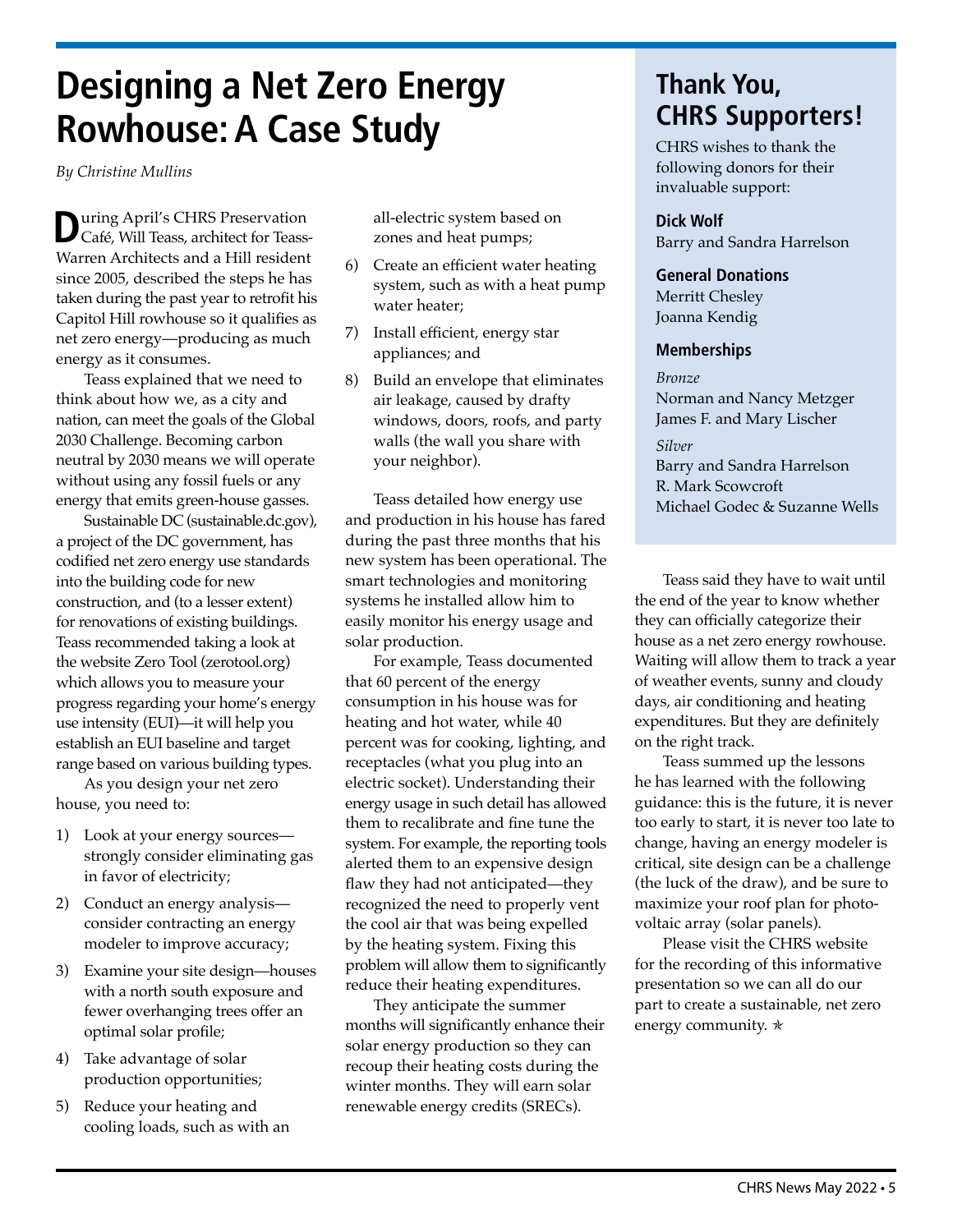





**TOP LEFT: Margit Leiner-Henry won Third Place with a photo of a lacy snow-covered wrought iron fence framed by colorful leaves.**

**BOTTOM LEFT: Maria Helena Carey earned an Honorable Mention with her photo of the distinctive holiday decor at 411 3rd Street NE.**



**TOP RIGHT: Patrick Serfass won Second Place with a photo of the igloo at 1126 I Street SE.**

**MIDDLE: A snowy street tree canopy earned Jill Baranik an Honorable Mention.**

**BOTTOM RIGHT: Heather Bien won an Honorable Mention with a picture of wisteria at 217 6th Street SE.**

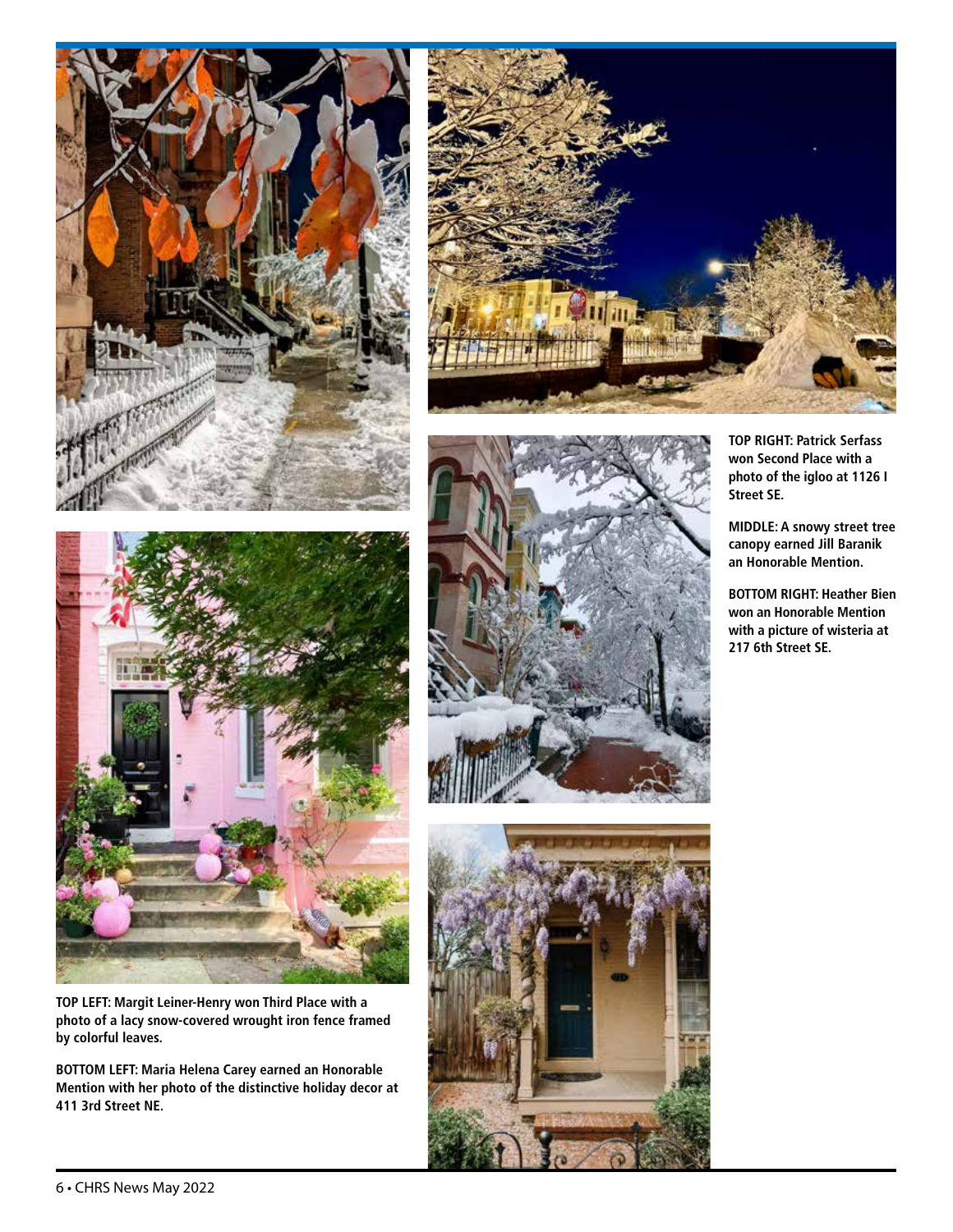#### **Elections,** *continued from page 2*

Four additional At-Large Directors have also been nominated: Beth Hague, Jackie Krieger, Fynnette Eaton, and Delancey Gustin.



# **Beth Hague**

**(At-Large)** has been re-nominated to serve as an At-Large director for two years.

She has a lifelong appreciation of historic buildings, preservation, and community which led her to fall in love with Capitol Hill when she arrived in Washington, DC. Turning to CHRS and the city for expertise, and inspired by community involvement in land use planning, Beth was heavily involved in the effort to establish the Emerald Street Historic District, where she has lived since 2002. Beth serves on the CHRS Board and Zoning Committee, and organizes Membership Meetings. During the week, Beth specializes in China issues at the State Department. In her free time, she enjoys walking through Hill neighborhoods, singing with the Capitol Hill Chorale and serving on their Board, attending Chiarina concerts, and hiking with her husband Libo and son Nathaniel.



**Jackie Krieger (At-Large)** has been re-nominated to serve as an At-Large director for two years. She moved to the

Washington DC area over 40 years ago. Landing on Capitol Hill, she immediately fell in love with the area's history, architecture and community spirit and never left. Jackie recently retired from a career at the Environmental Protection Agency, working primarily in the areas of climate change and pollution prevention. She is currently serving

on the CHRS Zoning Committee, and has been managing advertising for the House and Garden Tour. Jackie currently lives just off Lincoln Park. She enjoys working in her garden, traveling, studying the Italian language, and walking with her dog Lucky around the neighborhood.



**Fynnette Eaton (At-Large)** has been nominated to serve for a two-year term as an At-Large director. She and

her husband, James Miller, both grew up in the suburbs of DC and moved to Capitol Hill in 1976. She worked for the Smithsonian Institution and the National Archives and Records Administration as an archivist focused on electronic records. Since retiring from Federal service, she has focused on records management issues and is currently employed by Savan Group. She has been a student of dance for many years with the St. Mark's Dance Studio. She has served as a docent for the Capitol Hill

#### **Zoning Briefs,** *continued from page 3*

**BZA #20689**, 119 6th Street SE. The Committee voted to **support** the applicant's request for a special exception from side-yard requirements to construct a rear, twostory addition, kitchen renovation, and additional bathroom on the second story. The project requires zoning relief because the original

Restoration House Tour for many years and became a member of the House Tour Committee in 2019. She helped organize the Notable House Walking Tour and has participated in the Our Industrial Past tour.



**Delancey Gustin (At-Large)** has been nominated to serve for a oneyear term as an At-Large director.

She has been a Capitol Hill resident since 2015 and a DC resident since 2007. She works for US Citizenship and Immigration Services and has degrees in Political Science and Statistics from Columbia University and the University of Maryland. She is married and has two children, 5 and 2, and a black labrador mix. A nature lover, she works with Trees for Capitol Hill to improve the District's tree canopy. She loves the many green spaces and colorful variety of Capitol Hill. Her hobbies include family biking and knitting.  $\ast$ 

house was built with a side yard that is now, and would remain, nonconforming, at 1 foot wide (rather than the 3-foot minimum). There are no letters of neighbors' support on file and no sun studies, but ANC 6B and OP both recommend approval. The BZA hearing was scheduled for April 13, 2022. ✯

> **Hope we see you at the May 7–8 House and Garden Tour!**